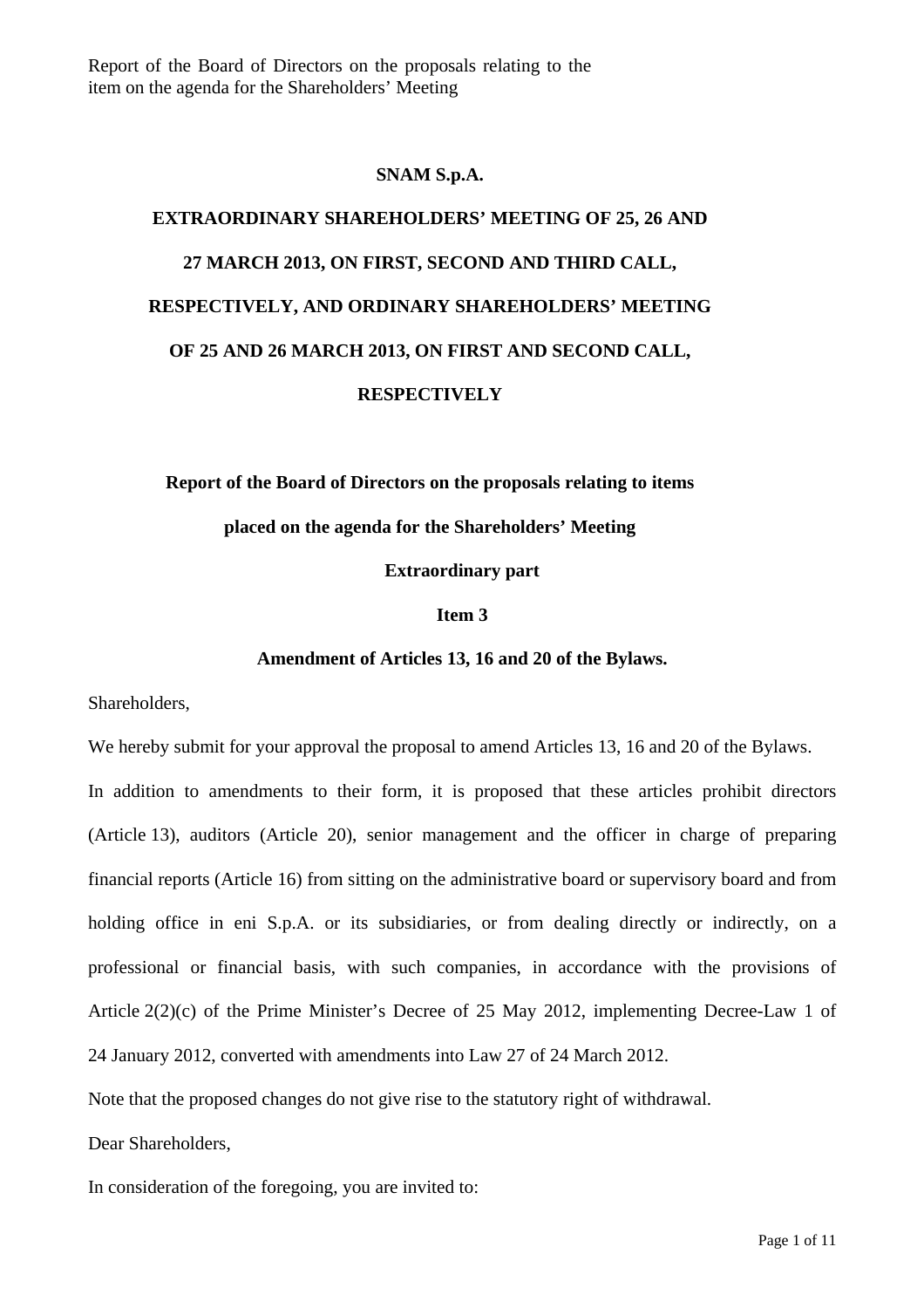- approve the amendments to Articles 13, 16, and 20 of the Bylaws of Snam S.p.A. based on

the text indicated below alongside the version currently in force.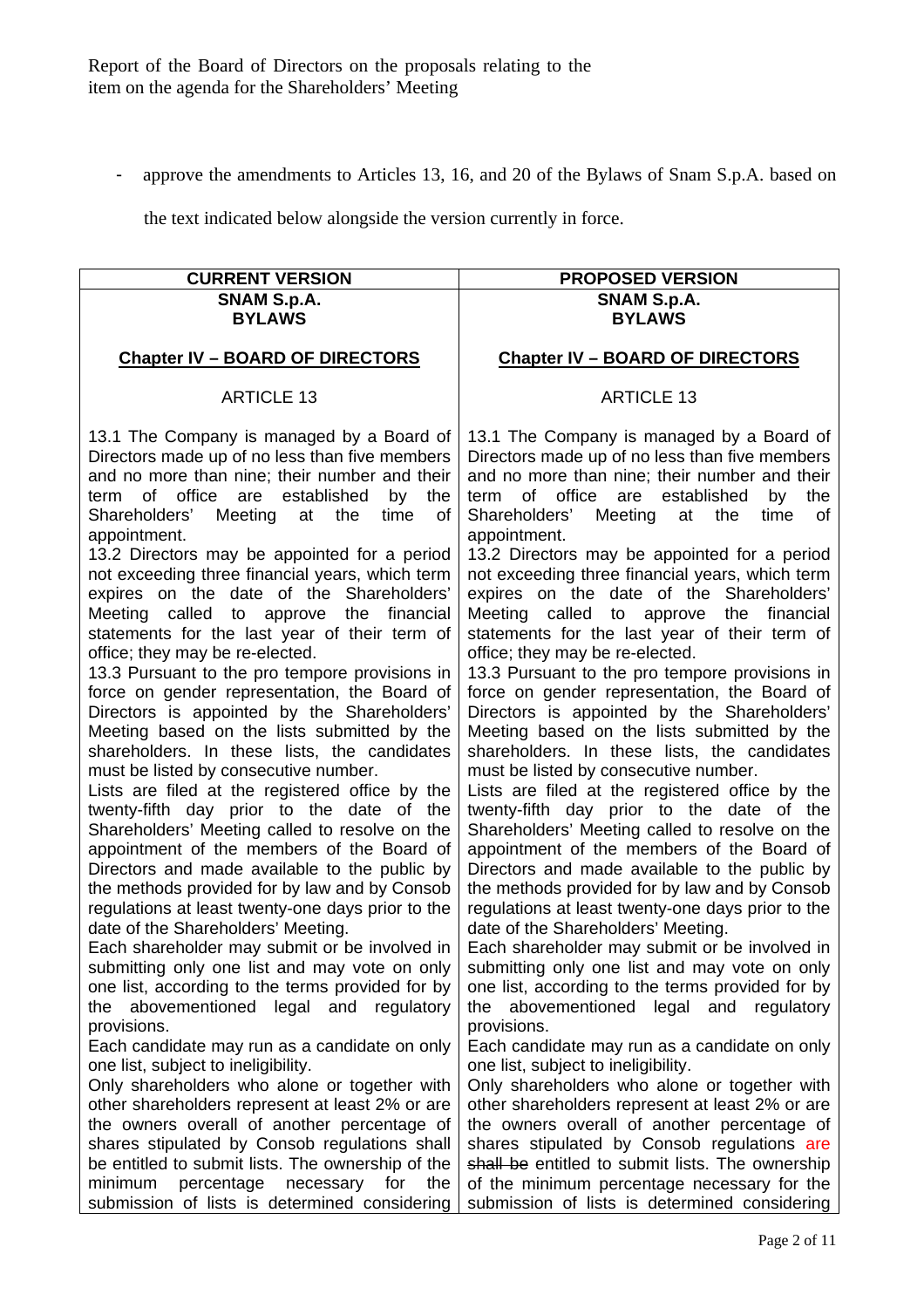| the shares registered in the shareholder's          | the shares registered in the shareholder's              |
|-----------------------------------------------------|---------------------------------------------------------|
| favour on the date on which the lists are filed at  | favour on the date on which the lists are filed at      |
| the Company.                                        | the Company.                                            |
| For purposes of corroborating ownership of the      | For purposes of corroborating ownership of the          |
| number of shares necessary for the submission       | number of shares necessary for the submission           |
| shareholders must produce the<br>lists,<br>of       | lists, shareholders<br>must produce the<br>οf           |
| respective certification issued in accordance       | respective certification issued in accordance           |
|                                                     |                                                         |
| with the law by authorised intermediaries by the    | with the law by authorised intermediaries by the        |
| deadline provided for publication of the lists by   | deadline provided for publication of the lists by       |
| the Company.                                        | the Company.                                            |
| If there are no more than seven directors on the    | If there are no more than seven directors on the        |
| at least one<br>must<br>satisfy<br>board,<br>the    | board,<br>at least<br>one<br>must<br>satisfy<br>the     |
| independence criteria established for auditors      | independence criteria established for auditors          |
| of listed companies; however, with more than        | of listed companies; however, with more than            |
| seven directors on the board, at least three        | seven directors on the board, at least three            |
| must satisfy the independence criteria.             | must satisfy the independence criteria.                 |
| Candidates<br>meeting the<br>aforesaid              | Candidates meeting<br>the<br>aforesaid                  |
| independence requirements<br>must<br>be             | independence requirements<br>must<br>be                 |
| specifically identified on the lists.               | specifically identified on the lists.                   |
|                                                     | Pursuant to the Prime Minister's Decree of 25           |
| All candidates must also meet the honesty           |                                                         |
| requirements provided for by current provisions.    | May 2012 laying down the "Criteria, conditions          |
| In order to comply with applicable regulations      | and arrangements for the adoption of the Snam           |
| on gender representation, in the lists containing   | S.p.A. unbundling model pursuant to Article 15          |
| three or more candidates, candidates of each        | of Law 27 of 24 March 2012", directors may not          |
| gender shall be present, in accordance with the     | sit on the administrative board or supervisory          |
| notice of call of the Shareholders' Meeting.        | board nor hold office in eni S.p.A. or its              |
| Where the number of the least represented           | subsidiaries, nor deal directly or indirectly, on a     |
| gender must, by law, be at least three, the         | professional or financial basis, with such              |
| presented lists for the appointment of the          | companies.                                              |
| majority of the Board of Directors' members         | All candidates must also meet the honesty               |
| must include at least two candidates of the least   | requirements provided for by current provisions.        |
| represented gender.                                 | In order to comply with applicable regulations          |
| Together with each list, subject to<br>its          | on gender representation, in the lists containing       |
| admissibility, a curriculum vitae must be filed for | three or more candidates, candidates of each            |
| each candidate as well as the candidates'           | gender shall be present, in accordance with the         |
| statements accepting their candidacy<br>and         | notice of call of the Shareholders' Meeting.            |
| certifying, under their own cognisance, the lack    |                                                         |
|                                                     | Where the number of the least represented               |
| of grounds for ineligibility or incompatibility, as | gender must, by law, be at least three, the             |
| well as the fact that they satisfy the honesty and  | presented lists for the appointment of the              |
| possible independence requirements.                 | majority of the Board of Directors' members             |
| The directors appointed must inform<br>the          | must include at least two candidates of the least       |
| Company of any loss of the independence and         | represented gender.                                     |
| honesty requirements,<br>well<br>as<br>as<br>the    | Together with each list, subject<br>to<br>its           |
| occurrence of causes<br>ineligibility<br>οf<br>or   | admissibility, a curriculum vitae must be filed for     |
| incompatibility.                                    | each candidate as well as the candidates'               |
| 13.4 The Board shall periodically evaluate the      | statements accepting their candidacy and                |
| independence and honesty of the directors, as       | certifying, under their own cognisance, the lack        |
| well as the lack of grounds for ineligibility or    | of grounds for ineligibility or incompatibility, as     |
| incompatibility. In the event a director does not   | well as the fact that they satisfy the honesty and      |
| meet or ceases to meet the independence or          | possible independence requirements.                     |
| honesty requirements declared or<br>legally         | The directors appointed must inform<br>the              |
| required, or if grounds for ineligibility or        | Company of any loss of the independence and             |
| incompatibility should exist, the Board shall       | honesty<br>requirements,<br>well<br>as<br>as<br>the     |
| dismiss the director and replace him/her or ask     | occurrence<br>of<br>of<br>ineligibility<br>causes<br>or |
|                                                     |                                                         |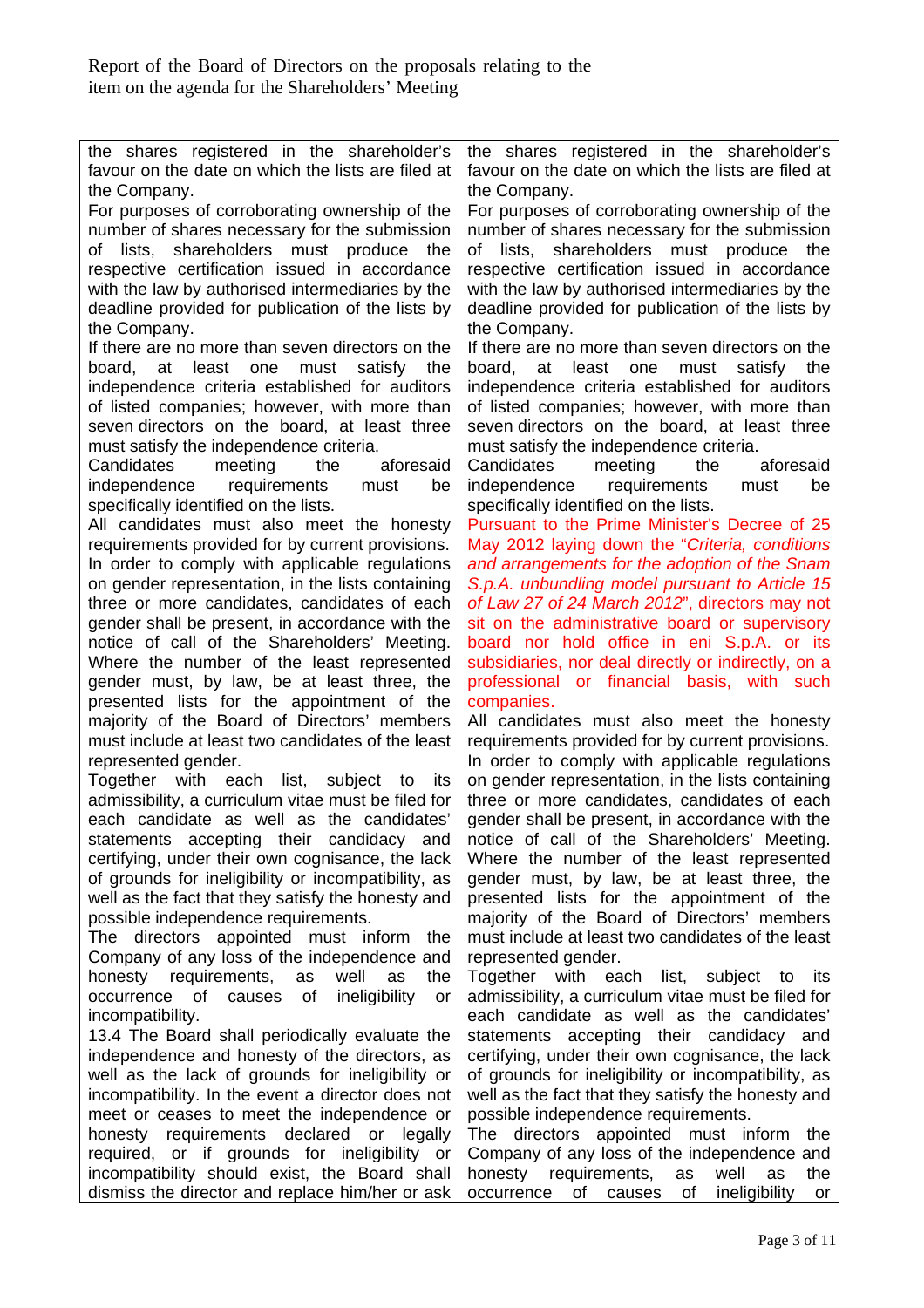independent candidates taken from the same

| him/her<br>from<br>desist<br>the<br>0f<br>to<br>reason | incompatibility.                                       |
|--------------------------------------------------------|--------------------------------------------------------|
| incompatibility within a pre-determined time           | 13.4 The Board shall periodically evaluate the         |
| period, else face dismissal from office.               | independence and honesty of the directors, as          |
| 13.5 Directors shall be elected as follows:            | well as the lack of grounds for ineligibility or       |
| a) seven tenths of the directors to be elected         | incompatibility. In the event a director does not      |
| shall be taken from the list receiving the             | meet or ceases to meet the independence or             |
| majority of the shareholders' votes in the             | honesty requirements declared or legally               |
|                                                        |                                                        |
| consecutive order in which they appear on              | required, or if grounds for ineligibility or           |
| the list, rounding down to the nearest whole           | incompatibility should exist, the Board shall          |
| number if the number-is a decimal;                     | dismiss the director and replace him/her or ask        |
| b) the remaining directors shall be taken from         | him/her<br>desist<br>from<br>to<br>the<br>reason<br>0f |
| the other lists, which may not be associated           | incompatibility within a pre-determined time           |
| in any way, even indirectly, to shareholders           | period, else face dismissal from office.               |
| who have submitted or voted for the list               | 13.5 Directors shall be elected as follows:            |
| which came in first in number of votes; for            | a) seven tenths of the directors to be elected         |
| that purpose, the votes won by said lists shall        | shall be taken from the list receiving the             |
| be divided successively by one, two or three,          | majority of the shareholders' votes in the             |
| depending on the consecutive number of                 | consecutive order in which they appear on              |
| directors to be elected. The quotients thus            | the list, rounding down to the nearest whole           |
| obtained shall be assigned progressively to            | number if the number-is a decimal;                     |
| each of these<br>candidates from<br>lists,             | b) the remaining directors shall be taken from         |
| according to the order shown in them. The              | the other lists, which may not be associated           |
| quotients thus assigned to candidates from             | in any way, even indirectly, to shareholders           |
| the different lists shall be arranged in a single      | who have submitted or voted for the list               |
| decreasing gradation. Those obtaining the              | which came in first in number of votes; for            |
| highest quotients shall be elected. If several         | that purpose, the votes won by said lists shall        |
| candidates obtain the same quotient, the               | be divided successively by one, two or three,          |
| candidate from the list which has not yet              | depending on the consecutive number of                 |
| elected any director or that has elected the           | directors to be elected. The quotients thus            |
| smallest number of directors shall be elected.         | obtained shall be assigned progressively to            |
| If none of these lists has yet elected a               | candidates<br>from<br>each of these<br>lists,          |
| director or if all have elected the same               | according to the order shown in them. The              |
| number of directors, the candidate from the            | quotients thus assigned to candidates from             |
| list obtaining the greatest number of votes            | the different lists shall be arranged in a single      |
| shall be elected. If the voting on lists is tied       | decreasing gradation. Those obtaining the              |
| and the quotient is also tied, a new vote by           | highest quotients shall be elected. If several         |
| the entire Shareholders' Meeting shall be              | candidates obtain the same quotient, the               |
| held, and the candidate winning a simple               | candidate from the list which has not yet              |
| majority of votes shall be elected;                    | elected any director or that has elected the           |
|                                                        |                                                        |
| c) if, after following the procedure described         | smallest number of directors shall be elected.         |
| above, the minimum number of independent               | If none of these lists has yet elected a               |
| directors required by the Bylaws is not                | director or if all have elected the same               |
| elected, the quotient of votes to be attributed        | number of directors, the candidate from the            |
| to each candidate is -taken from the lists,            | list obtaining the greatest number of votes            |
| dividing the number of votes for each list by          | shall be elected. If the voting on lists is tied       |
| order<br>number of each<br>the<br>of l<br>these        | and the quotient is also tied, a new vote by           |
| candidates; non-independent candidates with            | the entire Shareholders' Meeting shall be              |
| the lowest quotients among the candidates              | held, and the candidate winning a simple               |
| taken from all the lists shall be replaced,            | majority of votes shall be elected;                    |

starting from the very lowest, by the list as the candidate being replaced (following the order in which they are listed); otherwise, they shall be replaced by people c) if, after following the procedure described above, the minimum number of independent directors required by the Bylaws is not elected, the quotient of votes to be attributed to each candidate is -taken from the lists,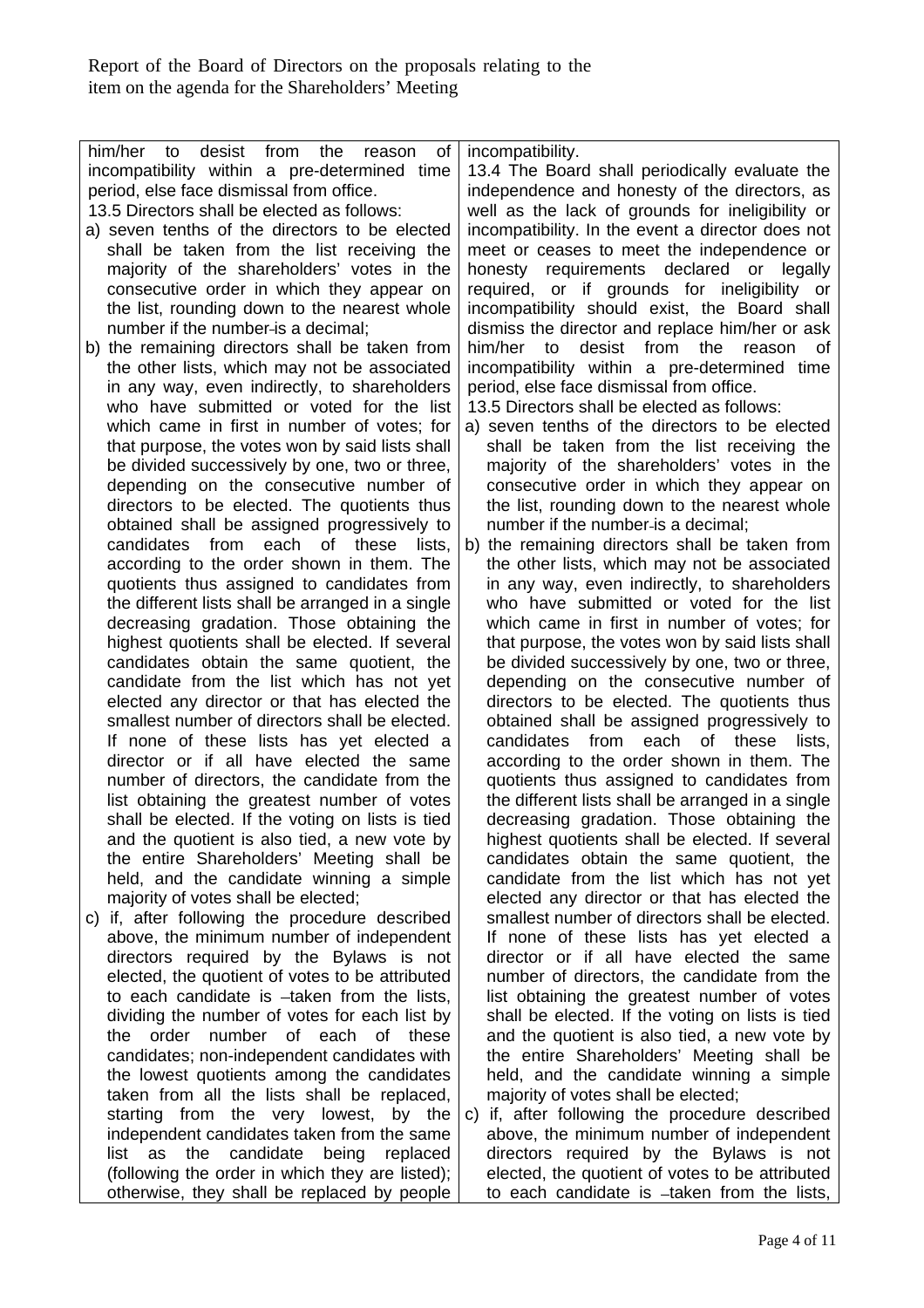who meet the independence criteria and appointed in accordance with the procedure mentioned in letter d). If candidates taken from different lists have obtained the same quotient, the candidate from the list from which the highest number of directors has been taken shall be replaced, or, if these numbers of directors are the same, the candidate taken from the list with the fewest votes shall be replaced, or, if the number of votes is the same, the candidate who receives the fewest votes in a dedicated resolution by the Shareholders' Meeting shall be replaced;

- c-*bis*) notwithstanding the procedure described in letters a) and b) above it is not possible to comply with the law on gender representation, the quotient of votes to be attributed to each candidate taken from the lists shall be calculated by dividing the number of votes for each list by the order number of each of these candidates; the candidate of the most represented gender with the lowest quotient among the candidates taken from all the lists shall be replaced, notwithstanding the compliance with the minimum number of independent directors, by the candidate of the least represented gender (with the highest consecutive number) taken from the same list as the replaced candidate; otherwise, the candidate shall be replaced by the person appointed in accordance with the procedure mentioned in letter d). If candidates from different lists have obtained the same lowest quotient, the candidate from the list from which the greater number of directors has been taken shall be replaced, or, if these numbers of directors are the same, the candidate taken from the list with the fewest votes shall be replaced, or, if the number of votes is the same, the candidate who receives the fewest votes in a dedicated resolution by the Shareholders' Meeting shall be replaced;
- d) for the appointment of directors not appointed for any reason by the above procedure, the Shareholders' Meeting shall resolve by statutory majority so as to ensure that the composition of the Board of Directors is consistent both with the law and with the Bylaws.

Additional binding legal provisions, including regulatory rules, remain unchanged.

dividing the number of votes for each list by the order number of each of these candidates; non-independent candidates with the lowest quotients among the candidates taken from all the lists shall be replaced, starting from the very lowest, by the independent candidates taken from the same list as the candidate being replaced (following the order in which they are listed); otherwise, they shall be replaced by people who meet the independence criteria and appointed in accordance with the procedure mentioned in letter d). If candidates taken from different lists have obtained the same quotient, the candidate from the list from which the highest number of directors has been taken shall be replaced, or, if these numbers of directors are the same, the candidate taken from the list with the fewest votes shall be replaced, or, if the number of votes is the same, the candidate who receives the fewest votes in a dedicated resolution by the Shareholders' Meeting shall be replaced;

c-*bis*) notwithstanding the procedure described in letters a) and b) above it is not possible to comply with the law on gender representation, the quotient of votes to be attributed to each candidate taken from the lists shall be calculated by dividing the number of votes for each list by the order number of each of these candidates; the candidate of the most represented gender with the lowest quotient among the candidates taken from all the lists shall be replaced, notwithstanding the compliance with the minimum number of independent directors, by the candidate of the least represented gender (with the highest consecutive number) taken from the same list as the replaced candidate; otherwise, the candidate shall be replaced by the person appointed in accordance with the procedure mentioned in letter d). If candidates from different lists have obtained the same lowest quotient, the candidate from the list from which the greater number of directors has been taken shall be replaced, or, if these numbers of directors are the same, the candidate taken from the list with the fewest votes shall be replaced, or, if the number of votes is the same, the candidate who receives the fewest votes in a dedicated resolution by the Shareholders' Meeting shall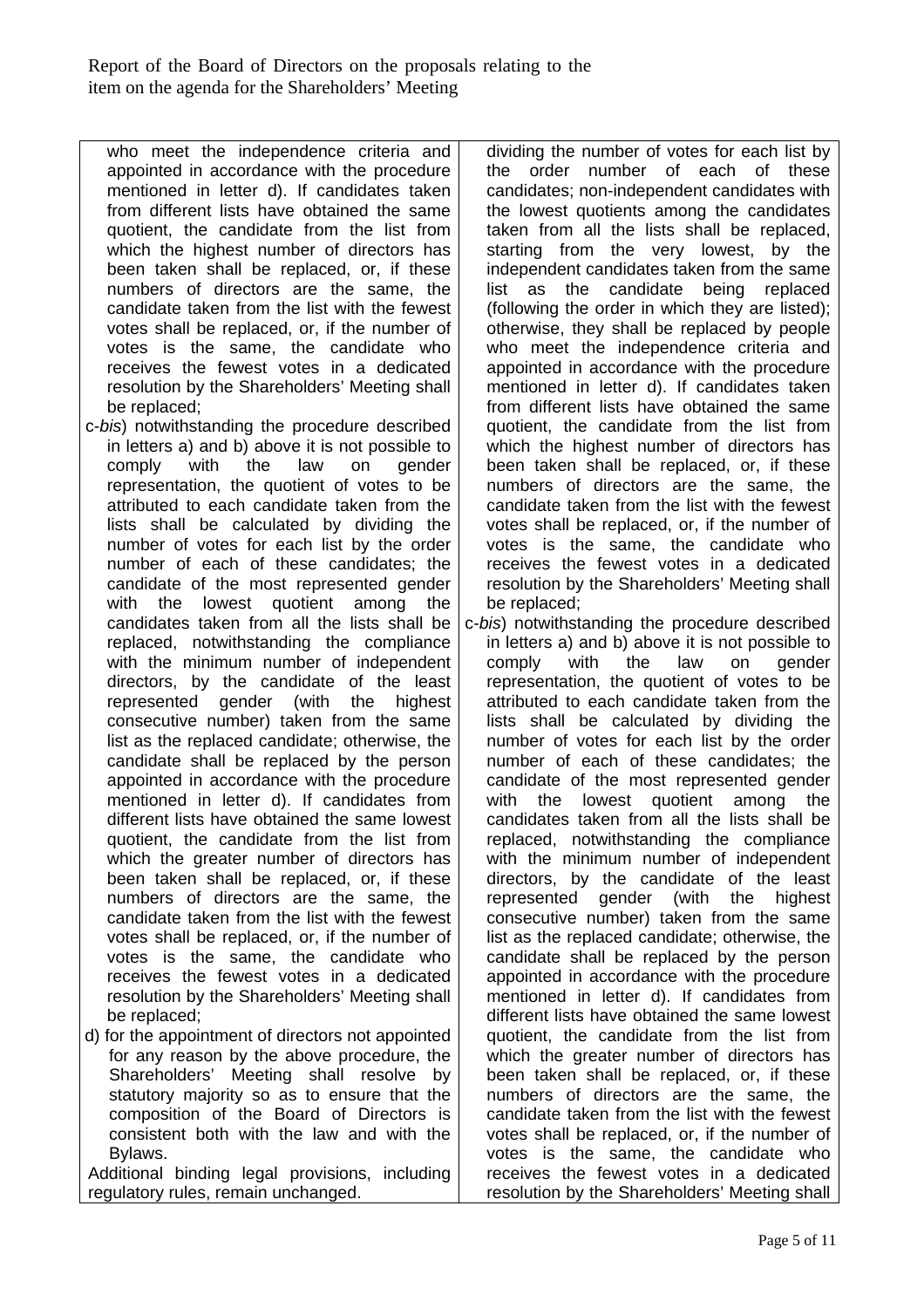| 13.6 The list voting mechanism applies only for<br>replacement of the entire Board of<br>the<br>Directors.<br>13.7 Even during its term of office, the<br>Shareholders' Meeting may change the number<br>of members on the Board of Directors, provided<br>it is within the limit set forth in paragraph one of<br>Article, with regard to respective<br>this<br>appointments. The term of office of directors<br>thus elected shall expire with those in office.<br>13.8 If, during the financial year, the office of<br>one or more directors should be vacated, Article<br>2386 of the Italian Civil Code shall be applied.<br>Compliance with the minimum number of<br>independent directors and with the applicable<br>law on gender representation must in any case<br>be ensured.<br>If the majority of directors should vacate their<br>offices, the entire Board shall be understood to<br>resign, and the Shareholders' Meeting must be<br>called without delay by the Board of Directors in<br>order to replace it.<br>13.9 The Board of Directors may form internal<br>committees charged with consultative and<br>advisory duties on specific matters. | be replaced;<br>d) for the appointment of directors not appointed<br>for any reason by the above procedure, the<br>Shareholders' Meeting shall resolve<br>by<br>statutory majority so as to ensure that the<br>composition of the Board of Directors is<br>consistent both with the law and with the<br>Bylaws.<br>Additional binding legal provisions, including<br>regulatory rules, remain unchanged.<br>13.6 The list voting mechanism applies only for<br>the replacement of the entire Board of<br>Directors.<br>13.7 Even during its term of office, the<br>Shareholders' Meeting may change the number<br>of directorsmembers on the Board of Directors,<br>provided it is within the limit set forth in<br>paragraph one of this Article, and may make<br>the with regard to respective appointments in<br>accordance with the procedures set forth in<br>Article 13.5 lett. d), above. The term of office of<br>directors thus elected shall expire with those in<br>office.<br>13.8 If, during the financial year, the office of<br>one or more directors should be vacated, Article<br>2386 of the Italian Civil Code shall be applied.<br>Compliance with the minimum number of<br>independent directors and with the applicable<br>law on gender representation must in any case<br>be ensured.<br>If the majority of directors should vacate their<br>offices, the entire Board of Directors shall be<br>understood to resign, and the Shareholders'<br>Meeting must be called without delay by the<br>Board of Directors in order to replace it.<br>13.9 The Board of Directors may form internal<br>committees charged with consultative and<br>advisory duties on specific matters. |
|---------------------------------------------------------------------------------------------------------------------------------------------------------------------------------------------------------------------------------------------------------------------------------------------------------------------------------------------------------------------------------------------------------------------------------------------------------------------------------------------------------------------------------------------------------------------------------------------------------------------------------------------------------------------------------------------------------------------------------------------------------------------------------------------------------------------------------------------------------------------------------------------------------------------------------------------------------------------------------------------------------------------------------------------------------------------------------------------------------------------------------------------------------------------|-------------------------------------------------------------------------------------------------------------------------------------------------------------------------------------------------------------------------------------------------------------------------------------------------------------------------------------------------------------------------------------------------------------------------------------------------------------------------------------------------------------------------------------------------------------------------------------------------------------------------------------------------------------------------------------------------------------------------------------------------------------------------------------------------------------------------------------------------------------------------------------------------------------------------------------------------------------------------------------------------------------------------------------------------------------------------------------------------------------------------------------------------------------------------------------------------------------------------------------------------------------------------------------------------------------------------------------------------------------------------------------------------------------------------------------------------------------------------------------------------------------------------------------------------------------------------------------------------------------------------------------------------------------------------------------------------------|
| <b>ARTICLE 16</b>                                                                                                                                                                                                                                                                                                                                                                                                                                                                                                                                                                                                                                                                                                                                                                                                                                                                                                                                                                                                                                                                                                                                                   | <b>ARTICLE 16</b>                                                                                                                                                                                                                                                                                                                                                                                                                                                                                                                                                                                                                                                                                                                                                                                                                                                                                                                                                                                                                                                                                                                                                                                                                                                                                                                                                                                                                                                                                                                                                                                                                                                                                     |
| 16.1 The Board of Directors is invested with full<br>ordinary<br>and<br>for<br>extraordinary<br>powers<br>management of the Company and, in particular,<br>may take all actions it deems necessary for the<br>implementation<br>achievement<br>and<br>of<br>the<br>corporate purpose, excluding only acts that the<br>law<br>these<br><b>Bylaws</b><br>the<br>reserve<br>or<br>to<br>Shareholders' Meeting. The Board of Directors<br>may delegate its powers to one or more of its<br>members, determining the limits of delegation<br>pursuant to Article 2381 of the Civil Code and                                                                                                                                                                                                                                                                                                                                                                                                                                                                                                                                                                              | 16.1 The Board of Directors is invested with full<br>ordinary<br>and<br>for<br>extraordinary<br>powers<br>management of the Company and, in particular,<br>may take all actions it deems necessary for the<br>implementation<br>achievement<br>and<br>οf<br>the<br>corporate purpose, excluding only acts that the<br>law<br>these<br><b>Bylaws</b><br>the<br>or<br>reserve<br>to<br>Shareholders' Meeting. The Board of Directors<br>may delegate its powers to one or more of its<br>members, determining the limits of delegation<br>pursuant to Article 2381 of the Civil Code and                                                                                                                                                                                                                                                                                                                                                                                                                                                                                                                                                                                                                                                                                                                                                                                                                                                                                                                                                                                                                                                                                                                |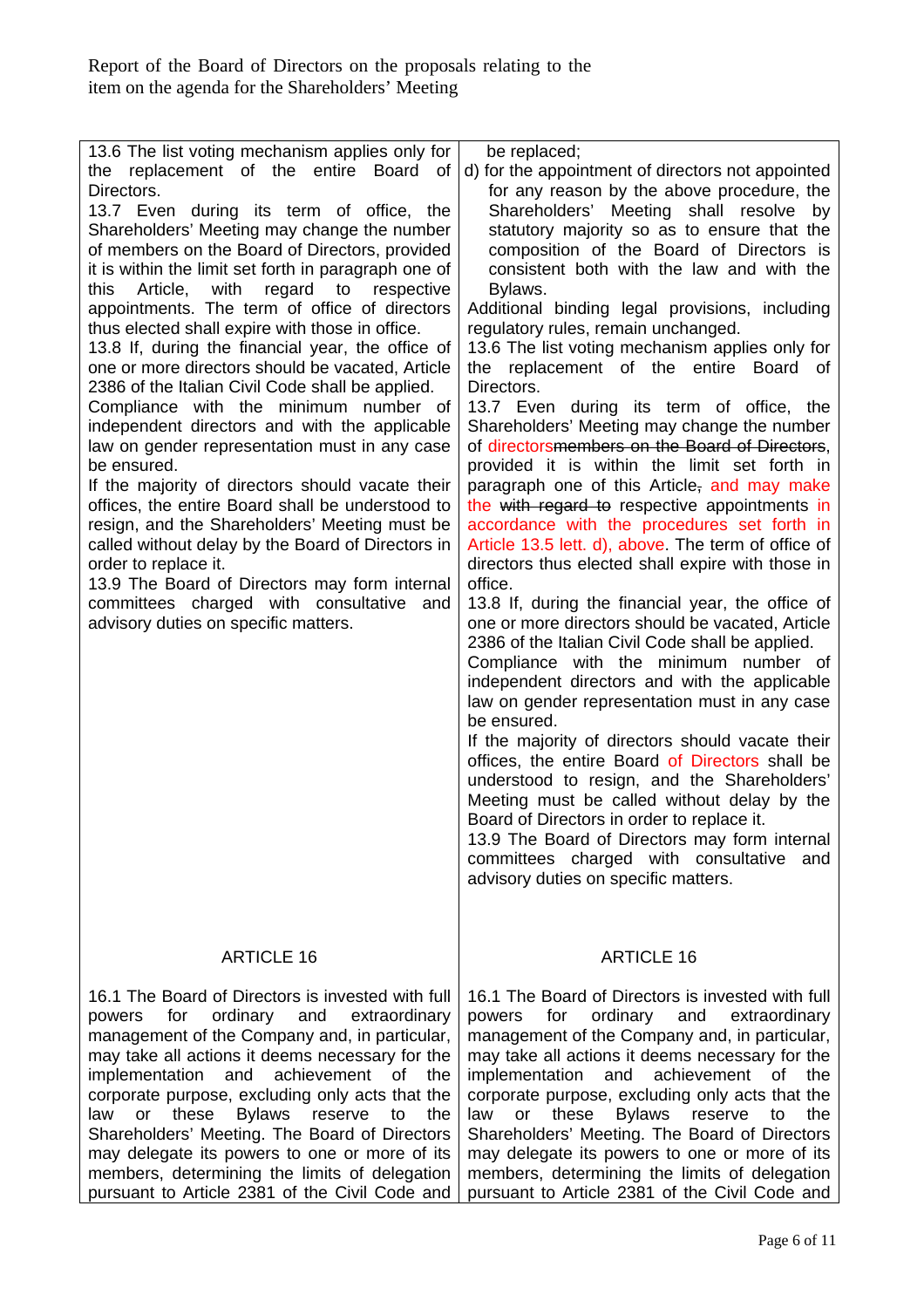appointing the Chief Executive Officer. The Board of Directors may, in any case, issue directives to the Chief Executive Officer and reassume responsibility for activities delegated. The Board of Directors may also revoke the powers granted at any time, proceeding, in the event of revocation of the powers delegated to the Chief Executive Officer, to appoint a new Chief Executive Officer. The Board of Directors may also establish committees, deciding on their powers and their number of members.

The Board, upon proposal of the Chairman, in consultation with the Chief Executive Officer, may confer powers for single acts or categories of acts to other members of the Board of Directors.

The Chairman and the Chief Executive Officer, within the powers to them conferred, may give proxies and powers of attorney of the Company, for single acts or categories of acts, to employees of the Company and also third parties.

16.2 The Board of Directors may appoint, as proposed by the Chief Executive Officer, upon agreement with the Chairman, one or more General Managers, defining their powers, subject to verification that they satisfy the legally prescribed integrity requirements. The Board of Directors shall periodically evaluate the integrity of the General Managers. Failure to satisfy the requirements shall result in removal from the position.

16.3 On the occasion of meetings and at least quarterly, the Chairman or any directors granted powers pursuant to this Article shall report to the Board of Directors and the Board of Statutory Auditors on the subsidiaries, overall progress, foreseeable trends, significant economic, financial or asset-related transactions, paying special attention to transactions in which they have an interest either on their own behalf or on behalf of third parties or transactions which are influenced by any party involved in management and oversight.

16.4 The Board of Directors, as proposed by the Chief Executive Officer and upon agreement with the Chairman, subject to prior approval by the Board of Statutory Auditors, shall appoint the Officer in charge of preparing financial reports from among those who satisfy the requirements of professionalism specified below.

The Officer in charge of preparing financial

appointing the Chief Executive Officer. The Board of Directors may, in any case, issue directives to the Chief Executive Officer and reassume responsibility for activities delegated. The Board of Directors may also revoke the powers granted at any time, proceeding, in the event of revocation of the powers delegated to the Chief Executive Officer, to appoint a new Chief Executive Officer. The Board of Directors may also establish committees, deciding on their powers and their number of members.

The Board, upon proposal of the Chairman, in consultation with the Chief Executive Officer, may confer powers for single acts or categories of acts to other members of the Board of Directors.

The Chairman and the Chief Executive Officer, within the powers to them conferred, may give proxies and powers of attorney of the Company, for single acts or categories of acts, to employees of the Company and also third parties.

16.2 The Board of Directors may appoint, as proposed by the Chief Executive Officer, upon agreement with the Chairman, one or more General Managers, defining their powers, subject to verification that they satisfy the legally prescribed integrity requirements. These persons may not hold the posts indicated in Article 13.3 of these Bylaws. The Board of Directors shall periodically evaluate the integrity of its senior management and decide whether there are grounds disqualifying them from office. Failure to satisfy the requirements shall result in removal from the position.

16.3 On the occasion of meetings and at least quarterly, the Chairman or any directors granted powers pursuant to this Article shall report to the Board of Directors and the Board of Statutory Auditors on the subsidiaries, overall progress, foreseeable trends, significant economic, financial or asset-related transactions, paying special attention to transactions in which they have an interest either on their own behalf or on behalf of third parties or transactions which are influenced by any party involved in management and oversight.

16.4 The Board of Directors, as proposed by the Chief Executive Officer and upon agreement with the Chairman, subject to prior approval by the Board of Statutory Auditors, shall appoint the Officer in charge of preparing financial reports from among those who satisfy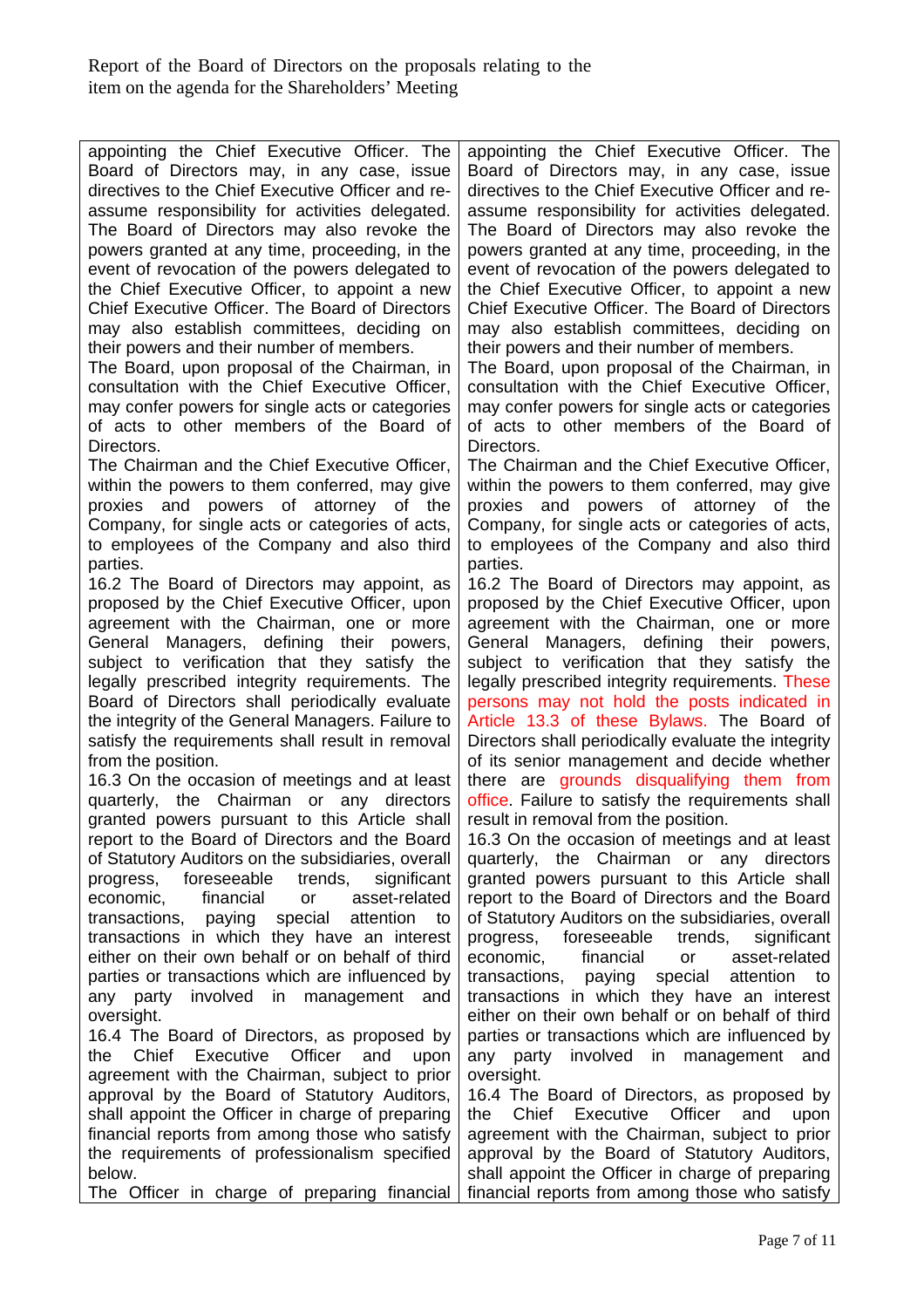| reports must be chosen from among people<br>who have performed the following activities for                                                                                                                                                                                                                                                                                                                                                                                                                                                                                                                                                                                                                                                                                                                                                            |                                                                                                                                                                                                                                                                                                                                                                                                                                                                                                                                                                                                                                                                                                                                                                                                                                                                                                                                                                                                                                                                                                                                |
|--------------------------------------------------------------------------------------------------------------------------------------------------------------------------------------------------------------------------------------------------------------------------------------------------------------------------------------------------------------------------------------------------------------------------------------------------------------------------------------------------------------------------------------------------------------------------------------------------------------------------------------------------------------------------------------------------------------------------------------------------------------------------------------------------------------------------------------------------------|--------------------------------------------------------------------------------------------------------------------------------------------------------------------------------------------------------------------------------------------------------------------------------------------------------------------------------------------------------------------------------------------------------------------------------------------------------------------------------------------------------------------------------------------------------------------------------------------------------------------------------------------------------------------------------------------------------------------------------------------------------------------------------------------------------------------------------------------------------------------------------------------------------------------------------------------------------------------------------------------------------------------------------------------------------------------------------------------------------------------------------|
| at least three years:<br>a) director, control or management activity at a<br>company listed on regulated markets in<br>Italy, other states of the European Union or<br>other countries belonging to the OECD<br>which have a share capital of no less than<br>€2 million, or<br>b) audit activity at the companies mentioned<br>under letter a), or<br>c) professional or university teaching activity in<br>finance or accounting, or<br>d) managerial functions at public or private<br>entities with financial, accounting or control<br>responsibilities.<br>The Board of Directors shall ensure that the<br>Officer in charge of preparing financial reports<br>is endowed with adequate powers and means<br>to perform his duties and shall ascertain that<br>the company's administrative and accounting<br>procedures are effectively applied. | the requirements of professionalism specified<br>below.<br>The Officer in charge of preparing the financial<br>statements may not hold any of the posts<br>referred to in Article 13.3 of these Bylaws and<br>must have performed the following activities for<br>at least three years:<br>director, control or management activity at a<br>a)<br>company listed on regulated markets in<br>Italy, other states of the European Union or<br>other countries belonging to the OECD<br>which have a share capital of no less than<br>€2 million, or<br>b) audit activity at the companies mentioned<br>under letter a), or<br>c) professional or university teaching activity in<br>finance or accounting, or<br>managerial functions at public or private<br>d)<br>entities with financial, accounting or control<br>responsibilities.<br>The Board of Directors shall ensure that the<br>Officer in charge of preparing financial reports<br>is endowed with adequate powers and means<br>to perform his duties and shall ascertain that<br>the company's administrative and accounting<br>procedures are effectively applied. |
|                                                                                                                                                                                                                                                                                                                                                                                                                                                                                                                                                                                                                                                                                                                                                                                                                                                        |                                                                                                                                                                                                                                                                                                                                                                                                                                                                                                                                                                                                                                                                                                                                                                                                                                                                                                                                                                                                                                                                                                                                |
| <b>Chapter V - BOARD OF STATUTORY</b><br><b>AUDITORS</b>                                                                                                                                                                                                                                                                                                                                                                                                                                                                                                                                                                                                                                                                                                                                                                                               | <b>Chapter V - BOARD OF STATUTORY</b><br><b>AUDITORS</b>                                                                                                                                                                                                                                                                                                                                                                                                                                                                                                                                                                                                                                                                                                                                                                                                                                                                                                                                                                                                                                                                       |
| <b>ARTICLE 20</b>                                                                                                                                                                                                                                                                                                                                                                                                                                                                                                                                                                                                                                                                                                                                                                                                                                      | <b>ARTICLE 20</b>                                                                                                                                                                                                                                                                                                                                                                                                                                                                                                                                                                                                                                                                                                                                                                                                                                                                                                                                                                                                                                                                                                              |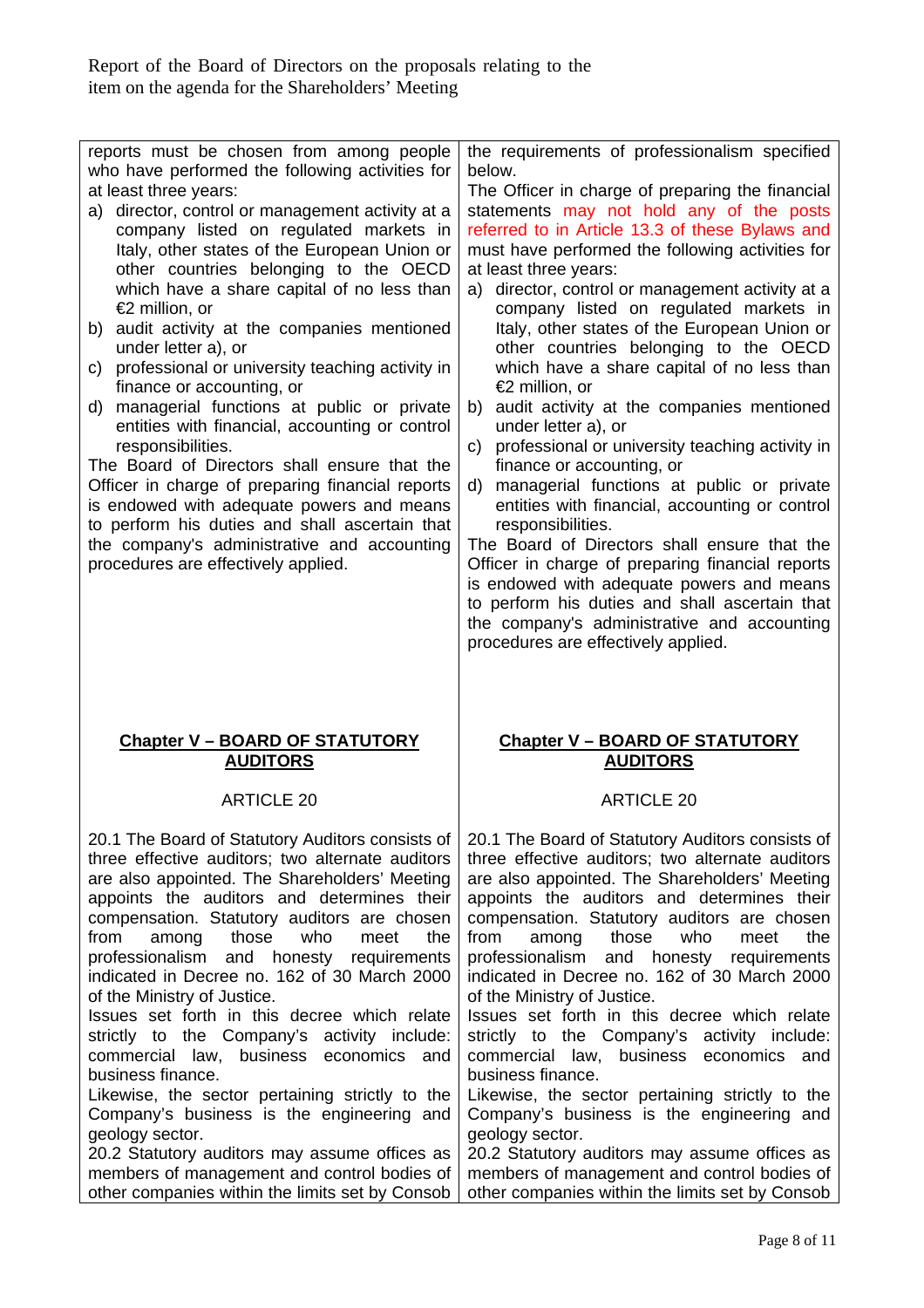| in its regulations.<br>20.3 Pursuant to the pro tempore provisions in<br>force on gender representation, the Board of<br>Statutory Auditors is appointed<br>the<br>by<br>Shareholders' Meeting based on the<br>lists<br>submitted by the shareholders. In these lists,<br>the candidates must be listed by consecutive<br>number and their number must not be higher<br>than that of the members of the body to be | in its regulations, except for the posts referred<br>to in Article 13.3 of these Bylaws.<br>20.3 Pursuant to the pro tempore provisions in<br>force on gender representation, the Board of<br>Statutory Auditors is appointed<br>by the<br>Shareholders' Meeting based on the<br>lists<br>submitted by the shareholders. In these lists,<br>the candidates must be listed by consecutive<br>number and their number must not be higher |
|--------------------------------------------------------------------------------------------------------------------------------------------------------------------------------------------------------------------------------------------------------------------------------------------------------------------------------------------------------------------------------------------------------------------|----------------------------------------------------------------------------------------------------------------------------------------------------------------------------------------------------------------------------------------------------------------------------------------------------------------------------------------------------------------------------------------------------------------------------------------|
| elected.                                                                                                                                                                                                                                                                                                                                                                                                           | than that of the members of the body to be                                                                                                                                                                                                                                                                                                                                                                                             |
| The procedures governed by Article 13.3 of the                                                                                                                                                                                                                                                                                                                                                                     | elected.                                                                                                                                                                                                                                                                                                                                                                                                                               |
| Bylaws shall apply for the filing, submission and                                                                                                                                                                                                                                                                                                                                                                  | The procedures governed by Article 13.3 of the                                                                                                                                                                                                                                                                                                                                                                                         |
| publication of lists.                                                                                                                                                                                                                                                                                                                                                                                              | Bylaws shall apply for the filing, submission and                                                                                                                                                                                                                                                                                                                                                                                      |
| Each shareholder may submit or be involved in<br>submitting only one list and may vote on only<br>one list, according to the terms provided for by<br>abovementioned legal and<br>regulatory<br>the<br>provisions.<br>Only shareholders who alone or together with                                                                                                                                                 | publication of lists.<br>Each shareholder may submit or be involved in<br>submitting only one list and may vote on only<br>one list, according to the terms provided for by<br>legal and<br>abovementioned<br>the<br>regulatory<br>provisions.                                                                                                                                                                                         |
| other shareholders represent at least 2% or are                                                                                                                                                                                                                                                                                                                                                                    | Only shareholders who alone or together with                                                                                                                                                                                                                                                                                                                                                                                           |
| the owners overall of another percentage of                                                                                                                                                                                                                                                                                                                                                                        | other shareholders represent at least 2% or are                                                                                                                                                                                                                                                                                                                                                                                        |
| shares stipulated by Consob regulations shall                                                                                                                                                                                                                                                                                                                                                                      | the owners overall of another percentage of                                                                                                                                                                                                                                                                                                                                                                                            |
| be entitled to submit lists.                                                                                                                                                                                                                                                                                                                                                                                       | shares stipulated by Consob regulations shall                                                                                                                                                                                                                                                                                                                                                                                          |
| Each candidate may run as a candidate on only                                                                                                                                                                                                                                                                                                                                                                      | beare entitled to submit lists.                                                                                                                                                                                                                                                                                                                                                                                                        |
| one list, subject to ineligibility.                                                                                                                                                                                                                                                                                                                                                                                | Each candidate may run as a candidate on only                                                                                                                                                                                                                                                                                                                                                                                          |
| Lists are broken into two sections: the first for                                                                                                                                                                                                                                                                                                                                                                  | one list, subject to ineligibility.                                                                                                                                                                                                                                                                                                                                                                                                    |
| candidates to the office of effective auditor, and                                                                                                                                                                                                                                                                                                                                                                 | Lists are broken into two sections: the first for                                                                                                                                                                                                                                                                                                                                                                                      |
| the second for candidates to the office of                                                                                                                                                                                                                                                                                                                                                                         | candidates to the office of effective auditor, and                                                                                                                                                                                                                                                                                                                                                                                     |
| alternate auditor. At least the first candidate in                                                                                                                                                                                                                                                                                                                                                                 | the second for candidates to the office of                                                                                                                                                                                                                                                                                                                                                                                             |
| each section must be included in the register of                                                                                                                                                                                                                                                                                                                                                                   | alternate auditor. At least the first candidate in                                                                                                                                                                                                                                                                                                                                                                                     |
| auditors and must have a minimum of three                                                                                                                                                                                                                                                                                                                                                                          | each section must be included in the register of                                                                                                                                                                                                                                                                                                                                                                                       |
| years' experience as an auditor.                                                                                                                                                                                                                                                                                                                                                                                   | statutory auditors and must have a minimum of                                                                                                                                                                                                                                                                                                                                                                                          |
| In order to comply with the applicable law on                                                                                                                                                                                                                                                                                                                                                                      | three years' experience as auditor.                                                                                                                                                                                                                                                                                                                                                                                                    |
| gender representation, lists with candidates for                                                                                                                                                                                                                                                                                                                                                                   | In order to comply with the applicable law on                                                                                                                                                                                                                                                                                                                                                                                          |
| both sections which contain three or more                                                                                                                                                                                                                                                                                                                                                                          | gender representation, lists with candidates for                                                                                                                                                                                                                                                                                                                                                                                       |
| candidates presented for appointment of the                                                                                                                                                                                                                                                                                                                                                                        | both sections which contain three or more                                                                                                                                                                                                                                                                                                                                                                                              |
| majority of the Board of Statutory Auditors'                                                                                                                                                                                                                                                                                                                                                                       | candidates presented for appointment of the                                                                                                                                                                                                                                                                                                                                                                                            |
| members must contain candidates of each                                                                                                                                                                                                                                                                                                                                                                            | majority of the Board of Statutory Auditors'                                                                                                                                                                                                                                                                                                                                                                                           |
| gender in the section for the appointment of                                                                                                                                                                                                                                                                                                                                                                       | members must contain candidates of each                                                                                                                                                                                                                                                                                                                                                                                                |
| effective auditors, in accordance with the notice                                                                                                                                                                                                                                                                                                                                                                  | gender in the section for the appointment of                                                                                                                                                                                                                                                                                                                                                                                           |
| of call of the Shareholders' Meeting. If the                                                                                                                                                                                                                                                                                                                                                                       | effective auditors, in accordance with the notice                                                                                                                                                                                                                                                                                                                                                                                      |
| alternate auditor section of these lists contains                                                                                                                                                                                                                                                                                                                                                                  | of call of the Shareholders' Meeting. If the                                                                                                                                                                                                                                                                                                                                                                                           |
| two candidates, there must be one of each                                                                                                                                                                                                                                                                                                                                                                          | alternate auditor section of these lists contains                                                                                                                                                                                                                                                                                                                                                                                      |
| gender.                                                                                                                                                                                                                                                                                                                                                                                                            | two candidates, there must be one of each                                                                                                                                                                                                                                                                                                                                                                                              |
| Two effective auditors and one alternate auditor                                                                                                                                                                                                                                                                                                                                                                   | gender.                                                                                                                                                                                                                                                                                                                                                                                                                                |
| are taken from the list that wins the majority of                                                                                                                                                                                                                                                                                                                                                                  | Two effective auditors and one alternate auditor                                                                                                                                                                                                                                                                                                                                                                                       |
| the votes. The other effective auditor and the                                                                                                                                                                                                                                                                                                                                                                     | are taken from the list that wins the majority of                                                                                                                                                                                                                                                                                                                                                                                      |
| other alternate auditor are appointed pursuant                                                                                                                                                                                                                                                                                                                                                                     | the votes. The other effective auditor and the                                                                                                                                                                                                                                                                                                                                                                                         |
| to Article 13.5 letter b), which shall be applied                                                                                                                                                                                                                                                                                                                                                                  | other alternate auditor are appointed pursuant                                                                                                                                                                                                                                                                                                                                                                                         |
| separately to each of the sections into which                                                                                                                                                                                                                                                                                                                                                                      | to Article 13.5 letter b), which shall be applied                                                                                                                                                                                                                                                                                                                                                                                      |
| the other lists are broken down.<br>Shareholders'<br>The<br>Meeting<br>appoints<br>as<br>Chairman of the Board of Statutory Auditors the<br>effective auditor appointed pursuant to Article                                                                                                                                                                                                                        | separately to each of the sections into which<br>the other lists are broken down.<br>Shareholders' Meeting<br>The l<br>appoints<br>as<br>Chairman of the Board of Statutory Auditors the                                                                                                                                                                                                                                               |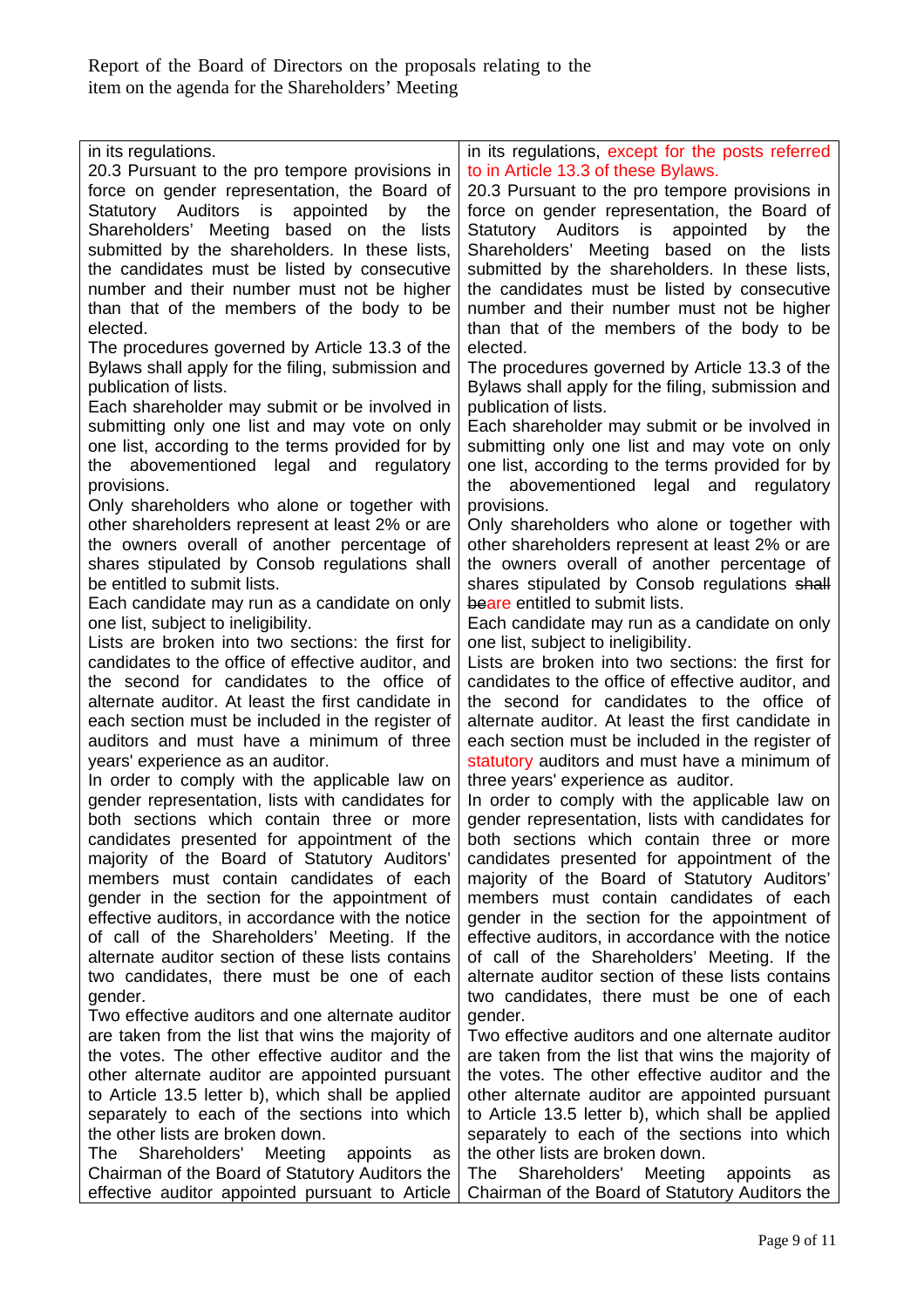13.5 letter b). If according to the above mentioned procedure it is not possible to ensure the compliance with the law on gender representation for the effective auditors, the quotient of votes to be attributed to each candidate taken from the effective auditor sections of the different lists shall be calculated by dividing the number of votes for each list by the order number of each of these candidates; the candidate of the most represented gender with the lowest quotient among the candidates taken from all the lists shall be replaced by the candidate of the least represented gender (with the highest consecutive number) from the same effective auditor section of the list of the replaced candidate, or, failing this, from the alternate auditor section of the same list as the replaced candidate (who, in this case, takes the place of the alternate auditor he/she has just been replaced by). If this procedure fails to ensure the compliance with the law on gender representation, the candidate is replaced by the person appointed by the Shareholders' Meeting with the majority of votes set by the law, in such a way as to ensure that the composition of the Board of Statutory Auditors complies with the law and with the Bylaws. Where candidates from different lists have obtained the same quotient, the candidate from the list from which the greater number of Statutory Auditors has been taken shall be replaced, or, if these numbers of Statutory Auditors are the same, the candidate taken from the list with the fewest votes shall be replaced, or, if the number of votes is the same, the candidate who receives the fewest votes in a dedicated resolution by the Shareholders' Meeting shall be replaced. For the appointment of Statutory Auditors not appointed for any reason according to the above mentioned procedures, the Shareholders' Meeting shall resolve by statutory majority so as to ensure that the composition of the Board of Statutory Auditors complies both with the law and the Bylaws. In the event of the replacement of a statutory auditor from the list that wins the majority of the votes, he/she is replaced by the alternate auditor from the same list; in the event of replacement of a statutory auditor from other lists, he/she is succeeded by the alternate auditor from the those lists. If the replacement fails to ensure the compliance with the law on gender representation, a Shareholders' Meeting effective auditor appointed pursuant to Article 13.5 letter b). If according to the above mentioned procedure it is not possible to ensure the compliance with the law on gender representation for the effective auditors, the quotient of votes to be attributed to each candidate taken from the effective auditor sections of the different lists shall be calculated by dividing the number of votes for each list by the order number of each of these candidates; the candidate of the most represented gender with the lowest quotient among the candidates taken from all the lists shall be replaced by the candidate of the least represented gender (with the highest consecutive number) from the same effective auditor section of the list of the replaced candidate, or, failing this, from the alternate auditor section of the same list as the replaced candidate (who, in this case, takes the place of the alternate auditor he/she has just been replaced by). If this procedure fails to ensure the compliance with the law on gender representation, the candidate is replaced by the person appointed by the Shareholders' Meeting with the majority of votes set by the law, in such a way as to ensure that the composition of the Board of Statutory Auditors complies with the law and with the Bylaws. Where candidates from different lists have obtained the same quotient, the candidate from the list from which the greater number of Statutory Auditors has been taken shall be replaced, or, if these numbers of Statutory Auditors are the same, the candidate taken from the list with the fewest votes shall be replaced, or, if the number of votes is the same, the candidate who receives the fewest votes in a dedicated resolution by the Shareholders' Meeting shall be replaced. For the appointment of Statutory Auditors not appointed for any reason according to the above mentioned procedures, the Shareholders' Meeting shall resolve by statutory majority so as to ensure that the composition of the Board of Statutory Auditors complies both with the law and the Bylaws. In the event of the replacement of a statutory auditor from the list that wins the majority of the votes, he/she is replaced by the alternate auditor from the same list; in the event of replacement of a statutory auditor from other lists, he/she is succeeded by the alternate auditor from the those lists. If the replacement fails to ensure the compliance with the law on